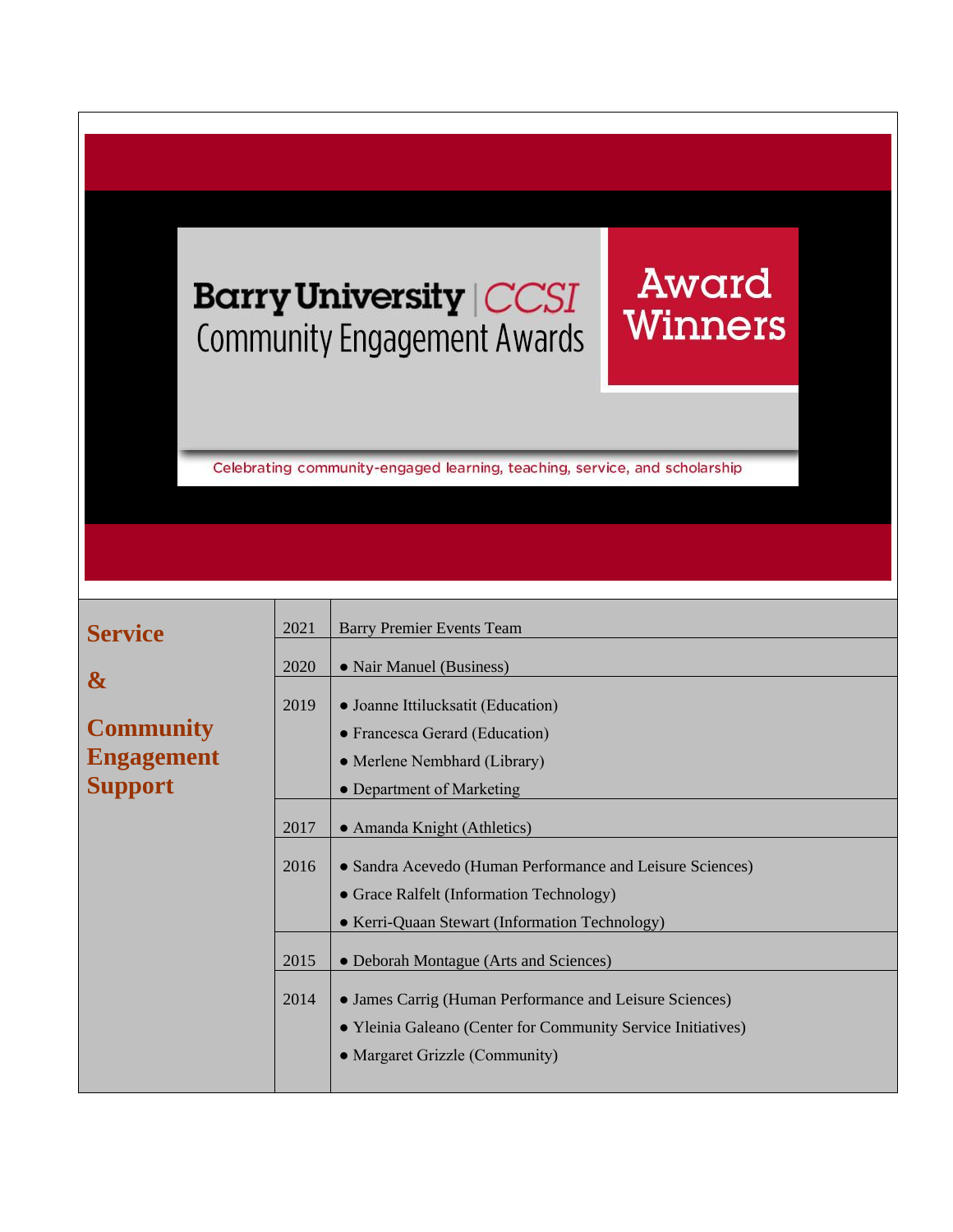| <b>Community</b><br><b>Impact</b> | 2021 | • Isaly Ortiz<br>· Dai' Jonnai Smith                               |
|-----------------------------------|------|--------------------------------------------------------------------|
|                                   | 2020 | · Martina Muñoz<br>• Pa Sheikh Ngom                                |
|                                   |      | • Chemistry Club                                                   |
|                                   | 2019 | · Paola Lopez-Hernandez<br>• Antonio Rodriguez                     |
|                                   | 2018 | • Wills Compere                                                    |
|                                   |      | • Presler Maxius                                                   |
|                                   |      | • Paris Razor                                                      |
|                                   |      |                                                                    |
|                                   | 2017 | · Naif Alkhathran                                                  |
|                                   |      | • Jasmine McKee                                                    |
|                                   |      | · Paola Montenegro                                                 |
|                                   | 2016 | • Bethany Dill                                                     |
|                                   |      | · Laura Gagliardi                                                  |
|                                   |      | • Christopher Riker                                                |
|                                   |      | • Asha Starks                                                      |
|                                   |      | · BarryU Softball Team                                             |
|                                   |      | • Minority Association of Pre-Health Students (MAPS)               |
|                                   |      | • Student Managed Investment Fund (SMIF)                           |
|                                   |      | · Volunteer Income Tax Assistance Program -<br>Barry School of Law |
|                                   | 2015 | • Connor Randel                                                    |
|                                   |      | · Quayneshia Smith                                                 |
|                                   | 2014 | • Hector Pizarro                                                   |
|                                   |      | · Alejandro Tobon                                                  |
|                                   |      |                                                                    |
| <b>Community</b>                  | 2021 | • Bread for the World                                              |
| <b>Partnership</b>                | 2020 | • New Florida Majority                                             |
|                                   |      | • PACT: People Acting for Community Together                       |
|                                   | 2019 | • Haitian Youth and Community Center of Florida, Inc.              |
|                                   |      | · Palm Beach County Sheriff's Office                               |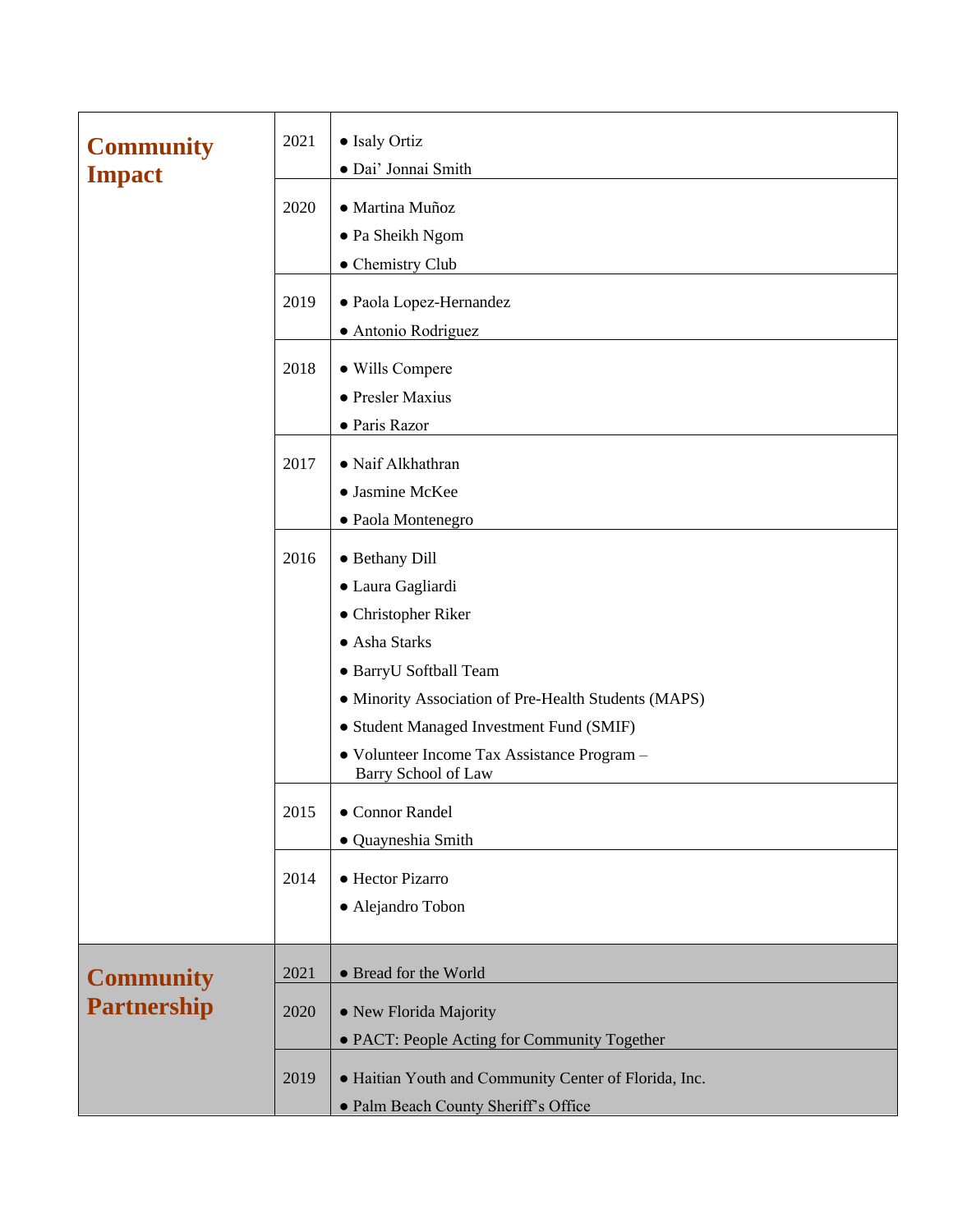|                   | 2018 | • Historic Virginia Key Beach Park<br>$\bullet$ MCCJ                     |
|-------------------|------|--------------------------------------------------------------------------|
|                   |      | • Women's Breast and Heart Initiative                                    |
|                   | 2017 | • Gang Alternative                                                       |
|                   |      | · Miami Beach Community Church                                           |
|                   |      | • Urban GreenWorks                                                       |
|                   |      | · William H. Turner Technical Arts High School                           |
|                   | 2016 | • Church World Service                                                   |
|                   |      | • Coalition of Immokalee Workers &<br><b>Student/Farmworker Alliance</b> |
|                   |      | • The Collaborative Family Law Group of Central Florida                  |
|                   |      | • Special Olympics Florida                                               |
|                   | 2015 | • League of Women Voters of Florida                                      |
|                   |      | · Miami Children's Initiative                                            |
|                   |      | • Volunteer Income Tax Assistance Partnership                            |
|                   | 2014 | · Feeding South Florida                                                  |
|                   |      | • Miami Edison Senior High School                                        |
|                   |      | • Mount Tabor Missionary Baptist Church                                  |
|                   |      |                                                                          |
| <b>Community</b>  | 2021 | • Dr. Jalane Meloun (Education)                                          |
| <b>Engagement</b> | 2020 | • Dr. Lilia DiBello (Education)                                          |
| <b>Educator</b>   |      | · Dr. Sean D. Foreman (Political Science)                                |
|                   | 2019 | • Dr. Anthony Sadler (Business)                                          |
|                   |      | • Dr. Lauren Shure (Education)                                           |
|                   | 2018 | • Fabio Naranjo (Social Work)                                            |
|                   | 2017 | • Dr. Stephanie Bingham (Biology)                                        |
|                   |      | • Dr. Marc Lavallee (Theology and Philosophy)                            |
|                   | 2016 | • Dr. Ricardo Jimenez (Math and Computer Science)                        |
|                   | 2015 | • Steffano Montano (Theology and Philosophy)                             |
|                   |      |                                                                          |
|                   | 2014 | • Dr. Philip H. Mann (Business)                                          |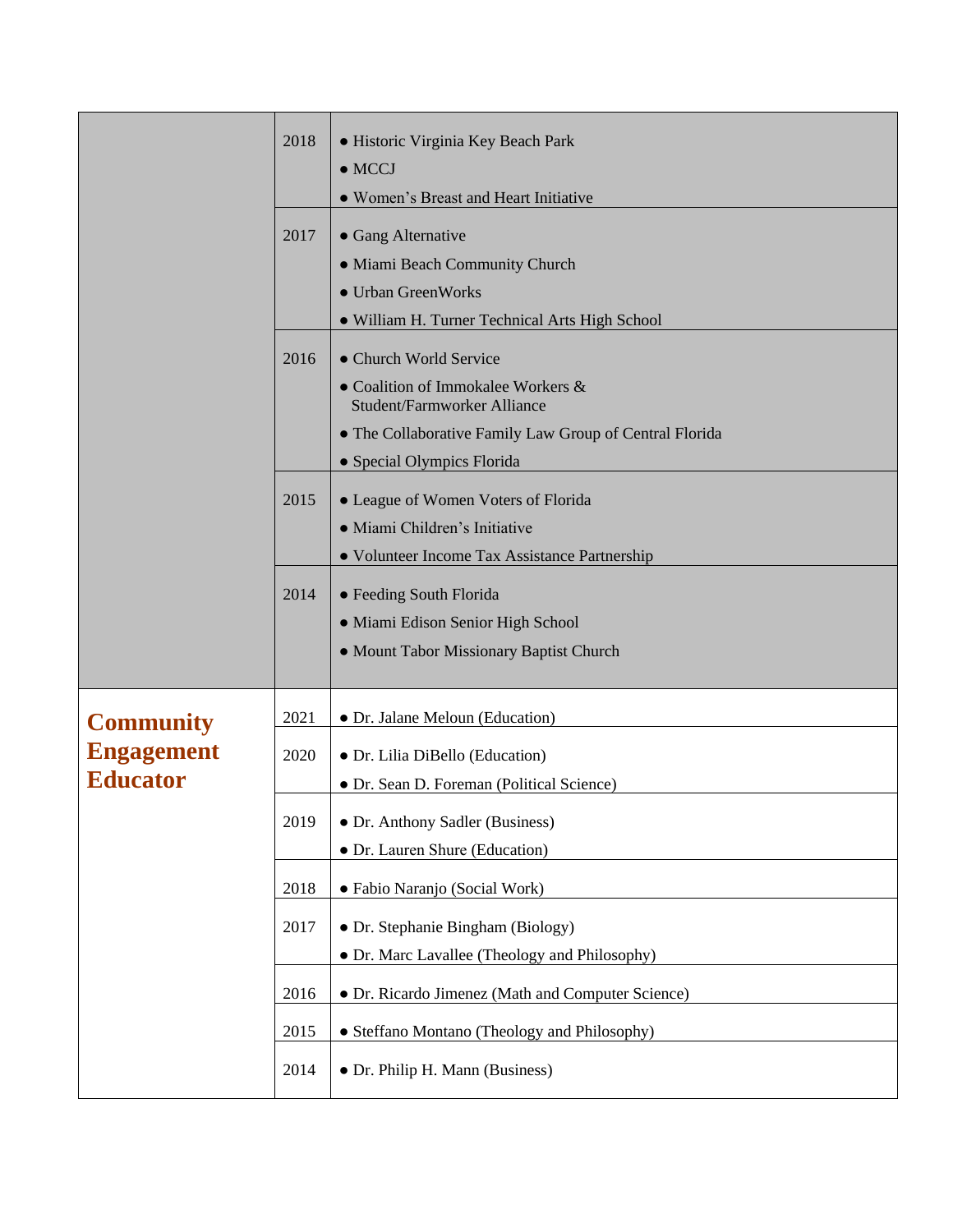| <b>Community-</b>                    | 2018 | • Dr. Ruth Ban (Education)                                            |
|--------------------------------------|------|-----------------------------------------------------------------------|
| <b>Based Research</b>                | 2015 | • Dr. Lauren Shure (Education)                                        |
|                                      | 2014 | • Dr. Gerene Starratt (Education)                                     |
|                                      |      | • Dr. Nauris Tamulevicius (Human Performance and<br>Leisure Sciences) |
| <b>Community-</b>                    | 2020 | • Dr. Mureen Shaw (Nursing and Health Sciences)                       |
| <b>Engaged</b><br><b>Scholarship</b> | 2017 | • Dr. Adam Dean (Communication)                                       |
|                                      | 2016 | • Dr. Pamela Hall (Psychology)                                        |
|                                      | 2015 | · Dr. Laura Finley (Sociology and Criminology)                        |
|                                      |      | • Dr. Tisa McGhee (Social Work)                                       |
| <b>Service-</b>                      | 2021 | • Sister Mary Frances Fleischaker (Theology and Philosophy)           |
| <b>Learning</b>                      | 2020 | • Dr. Samuel Doss (Business)                                          |
| <b>Faculty</b>                       |      | • Dr. Raul Machuca (Education)                                        |
|                                      | 2019 | · Dr. Silvia Maciá (Biology)                                          |
|                                      | 2018 | • Nicole Beltran (Fine Arts)                                          |
|                                      | 2017 | • Dr. Pamela Hall (Psychology)                                        |
|                                      | 2016 | • Dr. Kevin Kemerer (Business)                                        |
|                                      |      | · Dr. Mitchell Rosenwald (Social Work)                                |
|                                      | 2015 | • Dr. Paula Alexander-Delpech (Nursing)                               |
|                                      | 2014 | · Dr. Tamara Hamilton (Physical Sciences)                             |
| <b>Engaged</b>                       | 2021 | • School of Business                                                  |
| <b>Department</b>                    | 2020 | • Center for Earth Jurisprudence                                      |
|                                      | 2019 | • CNHS Graduate and Undergraduate Nursing                             |
|                                      | 2018 | • School of Law                                                       |
|                                      | 2017 | • Communication                                                       |
|                                      | 2016 | • Physical Sciences                                                   |
|                                      |      | • Sport and Exercise Sciences                                         |